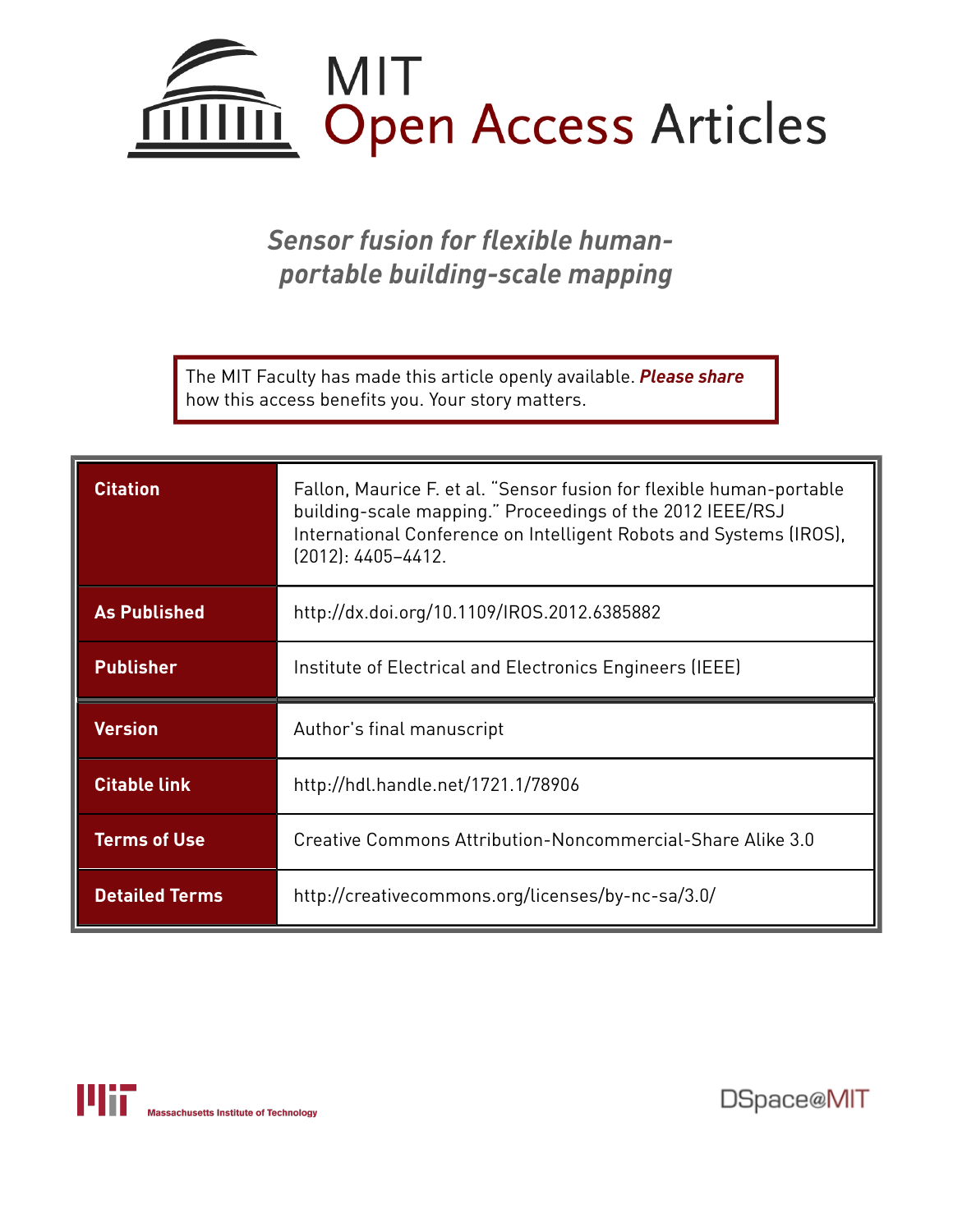# Sensor Fusion for Flexible Human-Portable Building-Scale Mapping

Maurice F. Fallon, Hordur Johannsson, Jonathan Brookshire, Seth Teller and John J. Leonard

*Abstract*— This paper describes a system enabling rapid multi-floor indoor map building using a body-worn sensor system fusing information from RGB-D cameras, LIDAR, inertial, and barometric sensors. Our work is motivated by rapid response missions by emergency personnel, in which the capability for one or more people to rapidly map a complex indoor environment is essential for public safety. Human-portable mapping raises a number of challenges not encountered in typical robotic mapping applications including complex 6-DOF motion and the traversal of challenging trajectories including stairs or elevators. Our system achieves robust performance in these situations by exploiting state-of-the-art techniques for robust pose graph optimization and loop closure detection. It achieves real-time performance in indoor environments of moderate scale. Experimental results are demonstrated for human-portable mapping of several floors of a university building, demonstrating the system's ability to handle motion up and down stairs and to organize initially disconnected sets of submaps in a complex environment.

#### I. INTRODUCTION

In this paper, we outline the systems and methodologies used to develop an interactive, multi-user, body-worn mapping system. The goal is to enable natural exploration and provide situational awareness of a multi-floor building, where GPS access is denied. The approach is motivated by the need for emergency responders, security and military personal to quickly develop knowledge about their environments.

Our prototype mapping system fuses visual, LIDAR, IMU and barometric sensor data from each user to generate robust maps of the environment. Although similar to a typical robotic Simultaneous Localization and Mapping (SLAM) task, the multi-user, body-worn system provides several unique challenges:

- The path from any single user may not be continuous (e.g., the user may travel up stairs or elevators).
- Sensors may not maintain a fixed pose relative to the plane of travel (e.g., LIDAR returns may not be parallel to the ground).
- Wheel odometry, typically used to estimate incremental translation, will not be available. All egomotion must, thus, be estimated from the other sensors.

Beyond these challenges, our mapping system faces similar issues associated with any multi-agent SLAM such as: efficiently combining map representations from different sources, the gradual increase in computation due to a growing SLAM problem, and communication constraints which limit the distribution of maps between users. We specifically

The authors are with the Computer Science and Artificial Intelligence Laboratory, Massachusetts Institute of Technology, Cambridge, MA, USA address the issue where multiple users will explore regions which partially overlap.

In this work, disjoint maps from a single user (as floor levels are changed and revisited) and from multiple users combine to form a set of partially overlapping maps. We use visual information to propose similar locations and to infer overlapping regions. Using these inter-map constraints, maps can be aggregated in a single combined map.

In the following section, we review the background of personal localization and situational awareness systems and discuss our design prototype. Section III describes the hardware and, in Section IV, we give an overview of the algorithmic components of the mapping system. Given the challenging application we wish to support, we outline modules for estimating and correcting sensor tilt, floor traversals and user detection in Section V.

#### II. BACKGROUND

Outdoor localization using GPS and Wi-Fi networks has become ubiquitous and is provided by many modern mobile phones. However, localization of individuals in indoor, unknown environments is more challenging. Our motivating example is a Biohazard Site Assessment team. In order to support such a scenario, we require a system which interacts minimally with the user and assumes no known infrastructure.

The approach developed by [1] envisages the rapid deployment of a RF sensor rig (containing 12-16 elements) surrounding a building of interest which is coupled with an user-mounted transmitter. The location of the user, typically a first responder, can then be triangulated to within approximately one meter and displayed graphically on a commander's console.

Foot-mounted IMU-based relative motion estimation methods have shown significant promise, including the work by [2]. This approach demonstrated remarkable performance (0.3% drift) and has been adapted to allow for continuous localization within a known, multi-floor map [3] using a particle filter.

The work described by [4] integrates step sensors, a barometer, a magnetometer and an IMU with a GPS sensor via EKF sensor fusion to estimate ego-motion with a very accurate global position estimate (assuming occasional GPS fixes).

<code>mfallon,hordurj,jbrooksh,teller,jleonard@mit.edu</code> this stage of our platform development, we have excluded the FootSLAM [5], [6] utilizes similar input data and a Dynamic Bayesian Network to produce a high level topology of the path followed by a user within a SLAM framework. At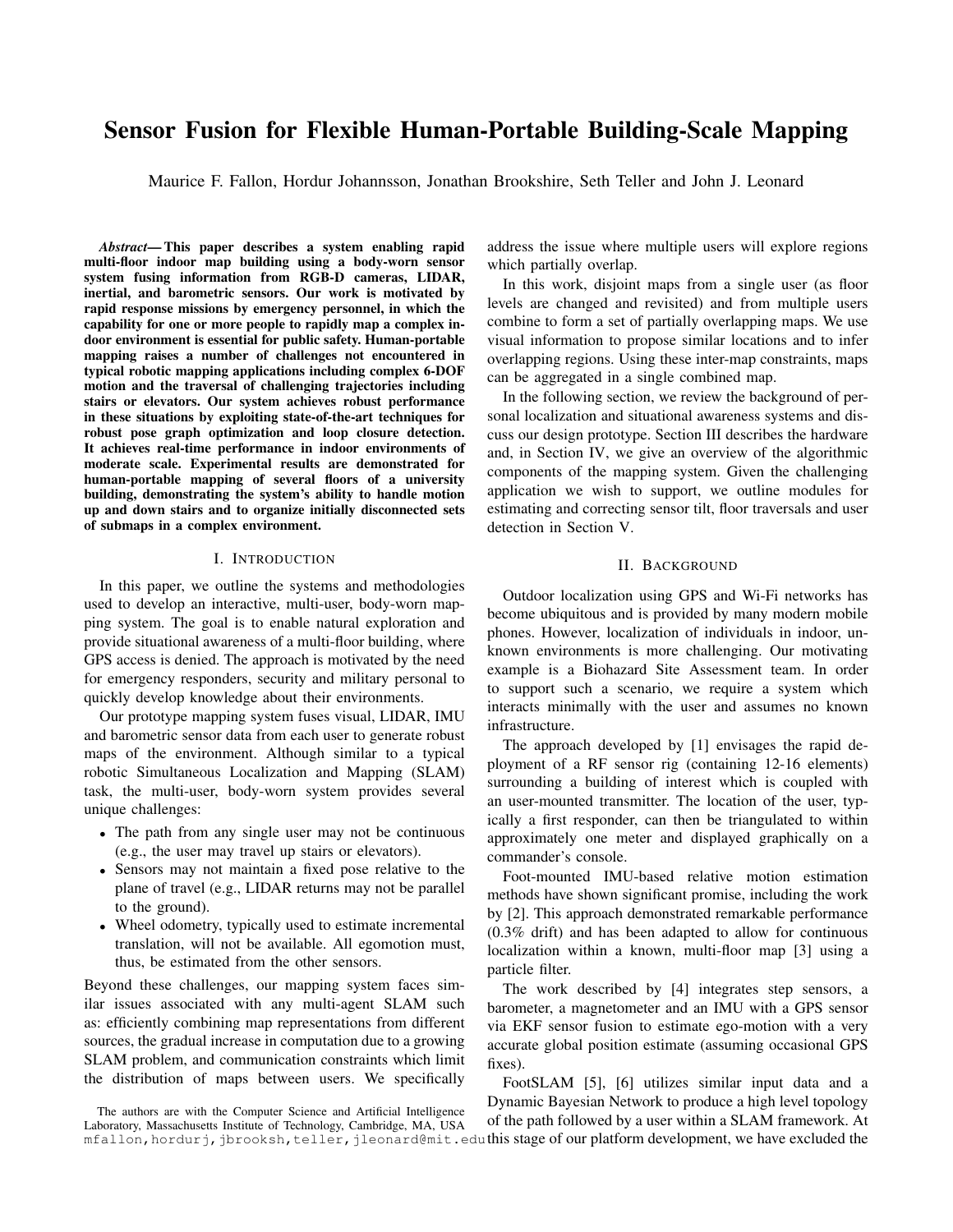

Fig. 1. A user carrying our prototype human-portable mapping system

foot-mounted IMU for experimental and practical reasons, although these compelling demonstrations motivate its usage.

Each of these systems estimate the relative motion of the user; however, in our envisaged applications, the layout and structure of the environment is of primary importance. Perhaps the platform most similar to ours is that developed by [7], [8]. This man-portable platform contains several LIDAR sensors as well as lateral cameras. The system uses three orthogonal LIDARs to estimate pitch and roll and uses LIDAR scan matching, aided by visual odometry, to build maps. While the visualizations produced by this approach are convincing, this large rig would be unappealing given our first responder application domain.

Additionally, [9] demonstrates a hand-portable system which carries out incremental 2-D scan matching using LIDAR, having estimated the pitch and roll of the unit using an IMU.

Finally [10] developed a light-weight cane-mounted LIDAR-IMU device which enables localization for the blind within a prior building model. This approach requires a pedometer and the limited sensing capability would restrict its utility.

# III. HARDWARE

Our prototype system, shown in Figure 1, consists of a vest-mounted sensor suite and an electronics backpack. The sensor vest consists of a Microsoft Kinect RGB-D sensor, Microstrain 3DM-GX3-25 IMU, and Hokuyo UTM-30LX LIDAR. The electronics backpack includes a laptop, 12V battery (for the Kinect and Hokuyo) and a barometric pressure sensor. The rig is naturally constrained to be within about 10 degrees of horizontal at all times, which is important for successful LIDAR-based mapping (see Section V-B). An event pushbutton, currently a typical computer mouse, allows the user to 'tag' interesting locations on the map.

Additionally the map can be transferred wirelessly to a handset for the user to visualize the current map *in situ*. Regardless of these interactions, the core map system is intended to be as passive as possible.

Given the dangerous nature of the end user scenario, modification of the HazMat suit is generally impossible. In fact, the suits are typically destroyed after use to avoid contamination. In the future, we envisage that the final device will be a hand-held unit, similar in size to a miner's lamp or discretely installed on the shoulder of the user.

# IV. CORE MAPPING SYSTEM OVERVIEW

As mentioned previously, we aim to produce a metric map for each separate floor with weak topological constraints representing vertical transitions between floors (namely staircases and elevators). It is important that this map be built on-line by the laptop worn by the user and shared with other members of the user's team.

SLAM has been a core research focus within the robotics community for many years. Developing from the modern probabilistic framework outlined in [11], researchers initially tackled the problem using the Extended Kalman Filter (EKF) to jointly estimate the robot's pose and environment map. Using this approach it was observed that the combined state vector of this system would grow linearly and the associated covariance matrix quadratically with time [12].

While particle filter approaches [13] have been considered to address complex data associations, recently smoothing approaches have become dominant [14]. These approaches recognize the sparse structure of the information form of the covariance matrix to develop methods for efficient and consistent optimization of the full trajectory and map.

Large scale, highly accurate LIDAR-based SLAM maps can now be generated in real-time — typically using wheel odometry. A core component of our SLAM system is accurate incremental scan-matching; we employ the multi-level resolution approach described by [15], [16]. Efficient posegraph optimization, such as g2o [17] and iSAM [18], allow position error and uncertainty accumulated during exploration to be removed by closing loops. These components provide the core of our mapping algorithm.

Leveraging this basic SLAM expertise, we have made specific design decisions and algorithm adaptations to allow for flexible and robust body-worn mapping without placing restrictions on the motion of the user.

#### V. MULTIPLE FLOOR AND USER MAPPING

Within the typical SLAM paradigm, a single robot explores its environment and extends its map while remaining continuously localized. By actively planning its exploration, the robot can avoid becoming lost or disconnected from a previously explored location. In contrast, when the user tilts the sensors aggressively, travels in elevators, or traverses staircases, numerous disconnected and unorganized maps will be generated. For example, the experiment discussed in Section VI consists of 18 floor traversals over the course of 31 minutes and results in floor maps greater than 100m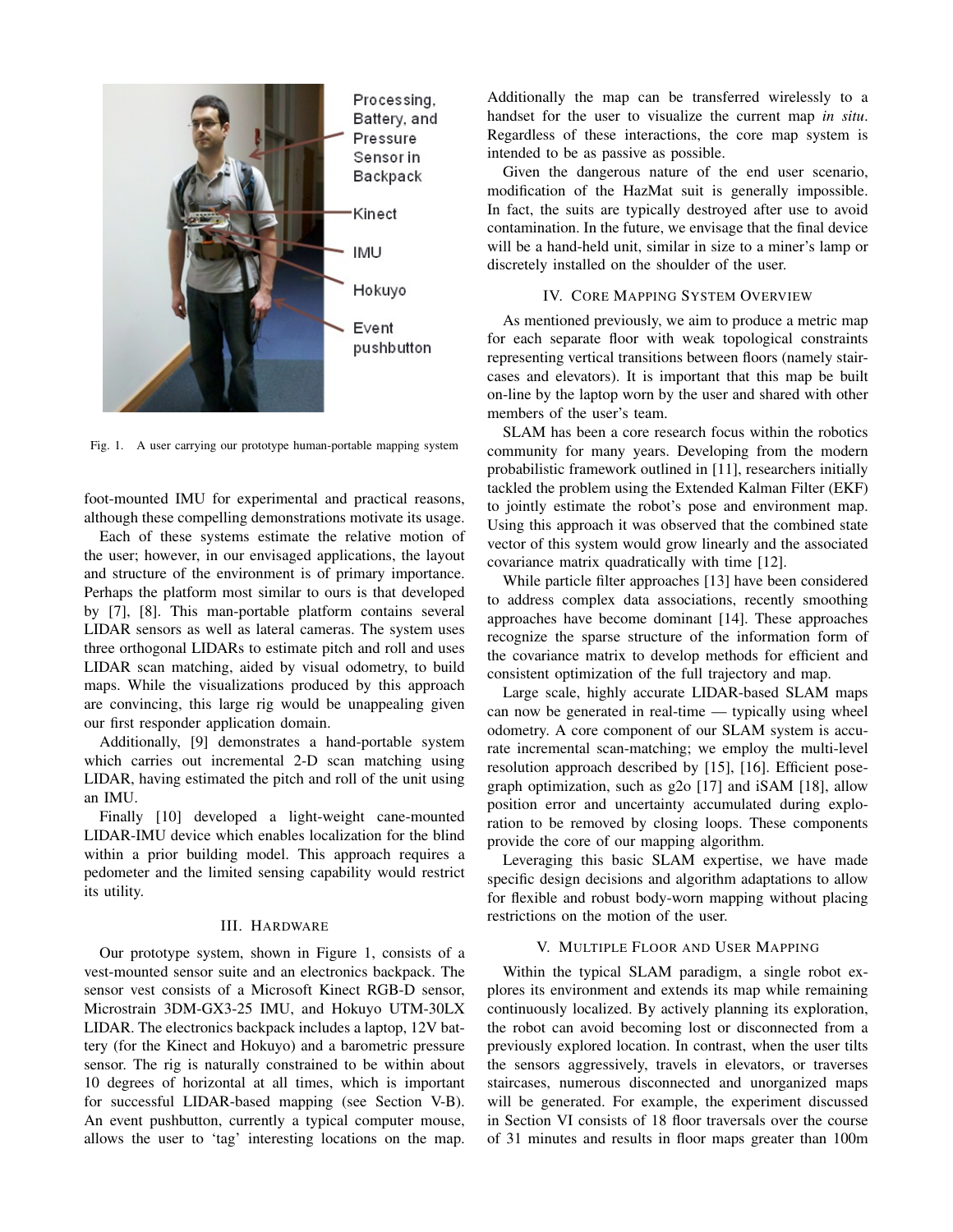

Fig. 2. The components of our software system. Lemon colored components represent raw streams of sensor measurements. Blue components represent the filters, detectors and classifiers which build the maps. These interact with a core database containing the filtered LIDAR and the RGB SURF features.

across. Our approach aims to piece these maps together to form a complete overview of the user's exploration.

#### *A. LIDAR Odometry and Visual Loop Closure*

The major software components of the system are illustrated in Figure 2.

As the user explores, consecutive scan-matching is used to infer relative motion. On a regular basis (2m or 30 degrees), a new node is added to a SLAM graph representing the combined incremental motion. In this way a single linear graphical model is formed with no conflicting constraints.

Additionally, we search for loop-closures using two backend modules. The first module searches for matches between scans located geometrically close to one another (according the current SLAM graph) based on the following geometric conditions:

- 1) The scans are more than 30 seconds separated.
- 2) The scan footprints overlap by 50 percent.
- 3) The proportion of returns matching exceeds 70%.
- 4) The scans contain more than one *non-parallel wall exceeding 2m*.

These proposals are tested using the scan-matcher mentioned in Section IV. While the Hokuyo LIDAR sensor has a range of 30m and a field of view of 270◦ , our current prototype obscures the sides of the scan; as a result, we have found that long corridors within our test location lack sufficient features to maintain accurate scan-matching. For this reason, recurring failure of geometric condition (4) was also used to initiate new submaps in these locations.

As mentioned above, numerous disconnected but overlapping maps will be created via multiple staircase traversals and multiple users. So as to organize and reconnect the maps, we maintain a visual database of locations previously visited using the DBow library [19] with SURF features [20] extracted from the Kinect's RGB camera.

Each visual location corresponds to a pose from the SLAM graphical model (and hence a matching LIDAR pose). This visual bag-of-words application implements the hierarchical vocabulary tree described by [21] and an inverted file structure which allows for quick queries of matching pairs of images. So as to allow efficient combination of previously disconnected maps into a single combined map we utilize the concept of an 'Anchor Node' introduced by [22].

In this approach, an auxiliary anchor node is added to each individual pose graph during exploration. When an encounter or visual loop closure is detected, the corresponding LIDAR scans are scan-matched (initialized using zero pose offset) to produce an inter-submap constraint. This approach is successful because SURF features are reproducible only within a 50 degree viewing angle [20]. The constraint between the two pose graphs is then expressed through the two anchor nodes which allows the SLAM optimization engine to avoid reparameterizing each submap into a single global coordinate frame at that instant. An example of a successful and failed loop-closure are demonstrated in Figure 3.



(a) Geometric proposal with  $130°$  orientation difference correctly accepted.



(b) Appearance proposal with a high scan-matching score correctly rejected as only a single line feature is present.

Fig. 3. Two challenging loop-closure scenarios.



Fig. 4. The similarity matrix generated by exploring a particular location 3 times — as evidenced by the activity in off-diagonal elements of the matrix.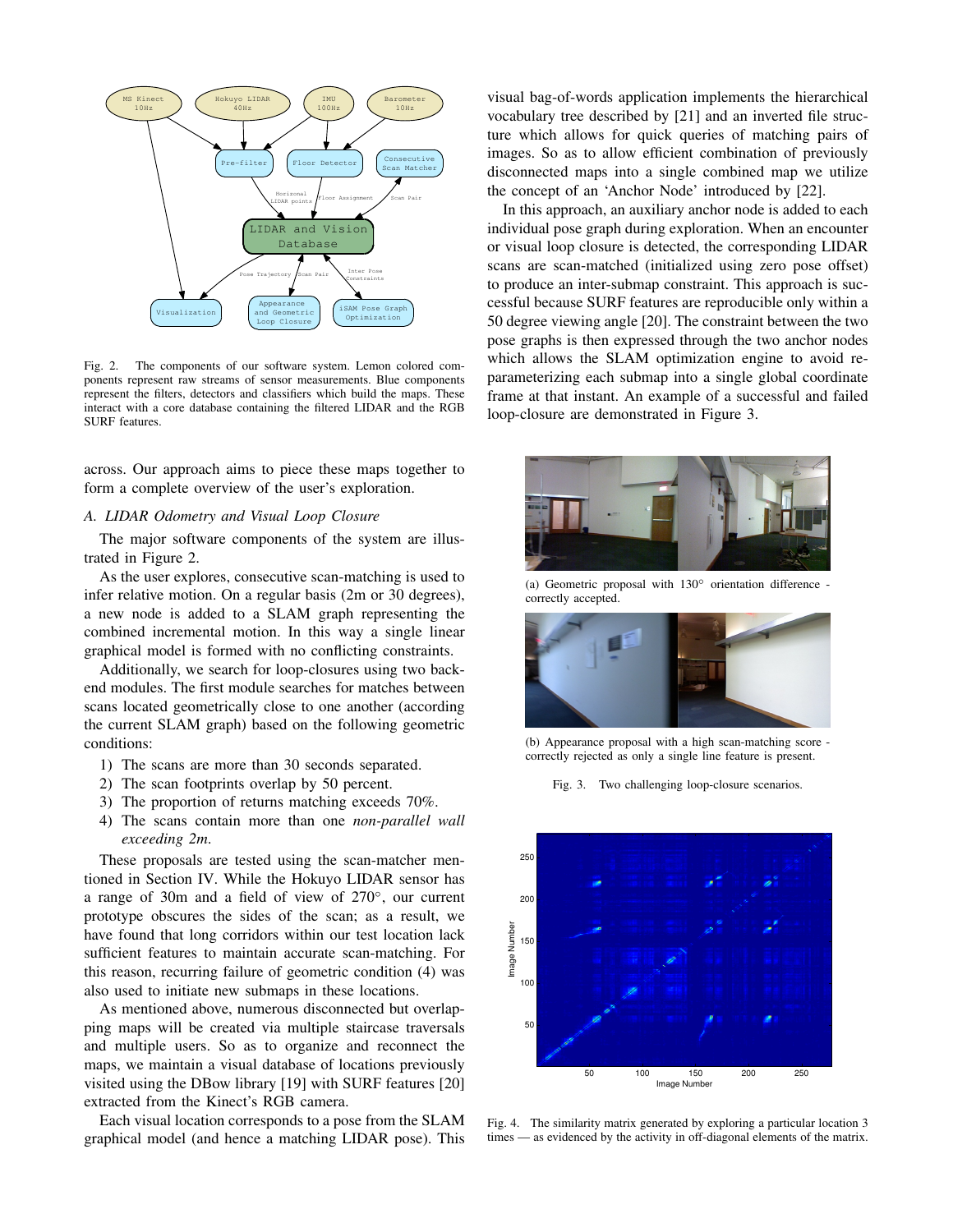When submaps have been successfully merged, the geometric loop-closure algorithm mentioned above is repeated to further refine the map. While this step is not as critical as the visual appearance-driven loop closings, given the complex topologies described in the experimental section, it is useful to densify connections between otherwise loosely connected submaps.

Our approach intentionally does not tightly integrate visual information with the LIDAR and, as a result, the intrinsic calibration of the the camera and extrinsic calibration of the various sensors are not required and can be time varying. This approach was taken so that the design prototype could be flexible and deformable.

#### *B. Man-portable Considerations*

In the following sections we will describe a series of algorithms to detect unusable data, floor transitions and user interactions. These algorithms acted as a pre-filter between the raw incoming data and the SLAM system.

*1) Tilt-correction:* In a typical robotics application, the LIDAR sensor is mounted entirely horizontal on a robot moving horizontally. However on the pedestrian's vest, the sensor is subject to pitch and roll due to the user's gait which can quickly corrupt the map.

While one could consider the dependence on a single approximately horizontal LIDAR as being a weak point of this system, our experiments have shown that a user with a natural walking gait collects laser scans suitable for processing.

To correct for pitch and roll, we use an estimate of the direction of gravity from the IMU to estimate the pitch and roll of the sensor using the manufacturer-supplied compensation filter. The LIDAR returns are projected on to a horizontal plane before being inserted into the map. Additionally, by using an estimate of the height of the sensor, floor penetrating returns can also be discarded entirely. This height was typically known in advance but could easily be learned from the RGB-D sensor data. Beyond a pitch of 10 degree limits, the maximum range of the LIDAR before ground penetration is about 5 meters (at a typical waist height) which is too short for stable scan-matching.

# *C. Detecting Staircase Transitions*

Detection of floor transitions is a primary capability required to enable free user motion within a large building. Although we considered detecting the vertical component of incremental visual odometry (aligned using the IMU's attitude estimate), this approach was not used here. Stairwells are often unlit or featureless, and users tend to turn sharply on intermediate landings causing frequent motion blur in the Kinect RGB images.

To detect the floor transitions, we instead used a basic barometric pressure sensor (Gulf Coast Data Concepts P/N B1100-1). Figure 5 shows the raw results from the pressure monitor (blue) as the user traveled up and down six flights of stairs. We found that the readings were consistent over several hours, but varied over several days.



Fig. 5. The raw pressure readings (blue) are processed using a Gaussian mixture model to detect floors (green).

In order to accurately detect floors, we use a Gaussian mixture model as presented in Algorithm 1. The raw pressure reading,  $p_{new}$  is filtered by LPF to remove high frequency noise. Since the change in floors is relatively slow, we use a low pass filter with cutoff at 0.1Hz. Incoming samples are then accumulated into a 10 second buffer,  $p_{hist}$ , via Append. When the variance exceeds a threshold, thresh1, we consider the user to be in a floor-transition state (i.e., going up/down the stairs).

When a floor-transition ends, BestFloor determines whether the new readings are similar to a floor we have already visited. Since each Gaussian corresponds to a floor, the most similar floor is determined by finding the minimum Mahalanobis distance between the mean of  $p_{hist}$  and each Gaussian in the mixture, GM. If thresh2 is exceeded, a new Gaussian model,  $GM_{new}$  is created for the new floor via NewGM. When walking on the floor steadily, UpdateGM updates the mean and covariance associated with the current floor in  $GM$ .

The algorithm is executed once per pressure reading. If  $m$  pressure samples are maintained for each Gaussian in the mixture, the algorithm's complexity is  $O(m)$ , dominated by the calculation of the mean and covariance of the Gaussian.

The results of the algorithm on a sample data set are shown in Figure 5. Notice that the algorithm correctly determines floor transitions on the way up the stairs (times 0-550) and then correctly identifies the previously visited floor on the way down the stairs (times 550-800).

#### *D. Detecting Elevator Transitions*

We also explored the detection of elevator transitions. While the barometer could again be used for this purpose, when a user is stationary in an elevator there is a recognizable and consistent acceleration profile observed in the Z-component of the Microstrain IMU's accelerometer as illustrated in Figure 6. By integrating this measurement we can more accurately quantify the magnitude of the vertical transitions as the user is typically stationary for the duration.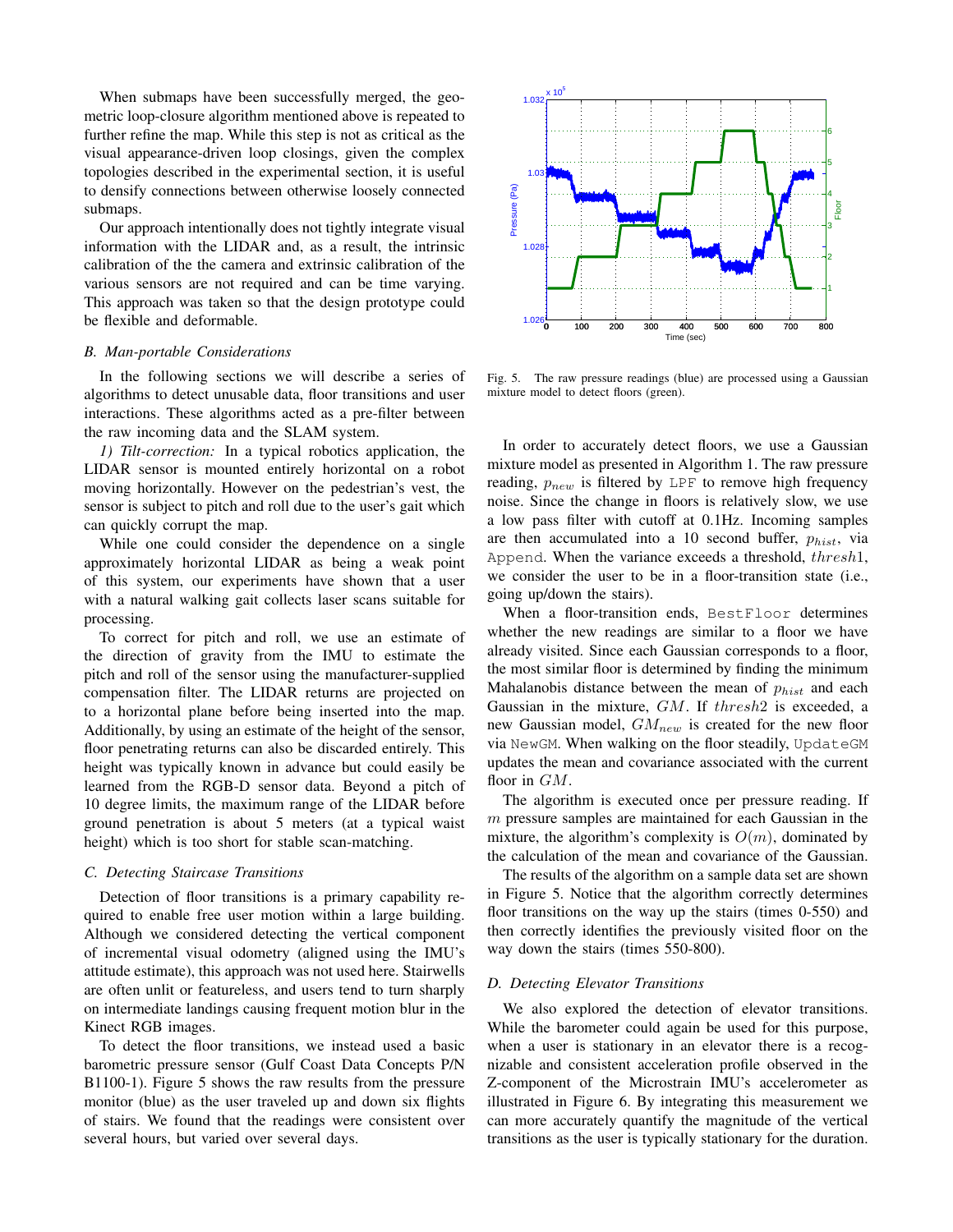Algorithm 1: EstimateFloor ( $p_{new}$ , floor,  $GM$ ,  $p_{hist}$ )

**inputs** :  $p_{new}$  raw pressure floor current floor estimate GM Gaussian mixtures  $p_{hist}$  10 second buffer of pressure data outputs: *floor* floor estimate  $p_{filt} \leftarrow \text{LPF}(p_{new}, 0.1Hz)$  $p_{hist} \leftarrow$  Append  $(p_{hist}, p_{filt})$  $\sigma_p \leftarrow \text{cov}(p_{hist})$ onStairs  $\leftarrow \sigma_p > thresh1$ if  $state == ON\_FLOOR \wedge onStairs$  then // walking into stairwell  $state \leftarrow ON\_STAIRS$  $floor \leftarrow \emptyset$ if  $state == ON\_FLOOR \land \neg onStairs$  then // on same floor, update the GM UpdateGM( $p_{filt}, GM[floor]$ ) if state  $== ON\_STAIRS \wedge onStairs$  then // still in stairwell  $\vert$  state  $\leftarrow ON\_STAIRS$ if  $state == ON\_STAIRS \land \neg onStairs$  then // walking out of stairwell  $state \leftarrow ON\_FLOOR$  $[floor_{new}, logProb] \leftarrow BestFloor(p_{hist}, GM)$ if  $logProb < threshold$  then  $[floor_{new}, GM_{new}] \leftarrow \texttt{NewGM}(p_{hist})$  $GM \leftarrow \{GM, GM_{new}\}$ else | UpdateGM( $p_{filt}, GM[floor]$ )  $floor \leftarrow floor_{new}$ 

Using a method similar to that described in Section V-C a unique classification of the number and relative height of specific floors is possible.

In future work, we aim to use this height information to create full 3-D constraints between different floor maps and to correctly align the maps with one another.

#### *E. Integration with SLAM system*

For the elevator transitions, we biased our thresholds towards over-estimating the number of floor transitions so that none were missed — even if this occasionally proposed a spurious submap. Additionally, floor transition detectors were typically used only to indicate the transitions but not to infer the specific floor. For the staircase transitions, for example, the algorithm does not necessarily provide floor numbers corresponding to the physical ordering of floors. Rather, it provides a unique number for each floor; this is what is needed to associate maps as the user travels the building.

For our practical experiments, we maintained a single instance of SLAM for the duration of operation — with each floor map retained in memory. While this raised the possibility of incorrect loop closure between floors, say between Floor 2 and Floor 3, we did not experience this issue in practice. Nonetheless, robust loop-closure and introspection is a major outstanding issue, we discuss this in Section VII.

# VI. EXPERIMENTAL RESULTS

As a demonstrative example of performance, we carried out an extensive multi-floor traversal in which the user continuously explored three floors of our building, each being more than 100m in the longest dimension. The results of this experiment are presented in Figure 8.

By traversing staircases a total of 18 times, 19 submaps were generated. These submaps were gradually connected to one another when overlapping areas of the map were discovered. By the end of the mission three complete maps representing each floor were created.

For a couple of very short submaps insufficient evidence was available to make connection to the main map usually because the particular submap was very short in duration (sometimes less than a minute). These maps are not illustrated in the figures and remained disconnected from their relevant collective floor map. If subsequent information would become available later these maps could then be connected to the main map.

# *A. Multi-Session Mapping combining a Human and a Robot*

As described above, the mapping and remapping of a particular area becomes equivalent to connecting independent pose trajectories to one another. Figure 9 illustrates the map in Figure 8 subsequently extended by the addition of information collected by a (teleoperated) robot. The humancreated map is colored orange and the robot's contributions are in purple. This particular map contains 17 inter-user loop closures found first by visual loop-proposal means but later further connected using geometric proposals.



Fig. 6. Top: Filtered IMU Z-component for 5 elevator rides. Middle: Height can be estimated by integrating the elapsed time between the characteristic accelerations and decelerations. Bottom: Using this approach we successfully estimated the floor transitions across a 35 minute experiment across 10 floors - beginning and ending on Floor 2 of MIT's Stata Center.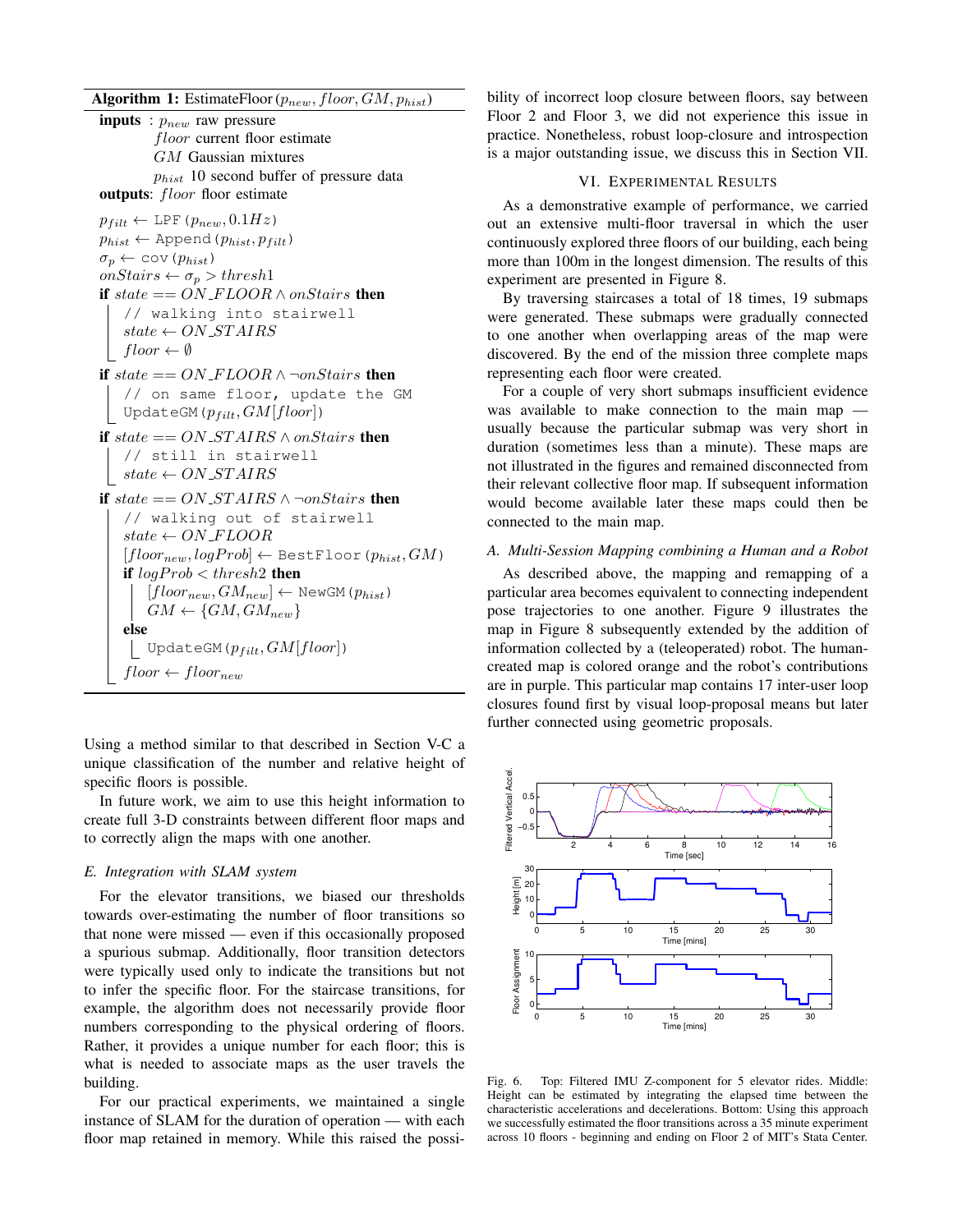

Fig. 7. Evolution of the submap topology for Floor 3. As time evolves different (and non-consecutive) submaps are connected to one another until all submaps form a single heavily-connected and unified map.

In our future work, we will extend our approach to support mixed teams of robots and humans simultaneously exploring and sharing maps (wirelessly) when encounters occur. This area of research opens interesting trade offs between the distribution of map information and communication constraints.

#### VII. CONCLUSION

In this paper we present the algorithms and systems developed to enable natural exploration and map-building of multi-floor building by a person carrying a multi-sensor rig.

Our robust system demonstrates real-time, stable operation in a challenging application for explorations of considerable scale. However, for a practical system to scale limitlessly, consideration must be given to 1) the continuously growing pose graph and 2) addition of false loop-closures. In the case of the former, sparsification of the pose graph by determining the informational contribution of individual scans, as suggested by [23], seems promising. This approach suggests a SLAM system which scales with area explored rather than time of exploration.



Fig. 9. A map combining two separate explorations — one from a human system (C to D, orange) and a second from a robot (A to B, purple).

As the size of exploration increases, false loop-closures become inevitable. Introspection on the low-level SLAM system — completely removing a small set of patently incorrect constraints — seems necessary. An interesting approach proposed in [24] achieves a robustness to false loop-closures by disabling those with inordinate optimization cost.

A number of other avenues of future work remain. As mentioned above, integration of the foot-mounted IMU system mentioned in Section II would be a promising area of future work — particularly when map segments cannot be definitively reconnected with the main map. Even though in this work only the color information from the RGB-D camera is used a natural extension is to use the depth information and a more visually-driven approach — similar to the authors RGB-D localization work [25].

#### ACKNOWLEDGMENTS

This work was partially sponsored by MIT Lincoln Laboratory under Air Force Contract FA8721-05-C-0002, in collaboration with MIT Lincoln Laboratory Technical Staff members Anthony Lapadula and Sean Winkler. This work was also partially supported by the Office of Naval Research under research grants N00014-10-1-0936, N00014- 11-1-0688 and N00014-12-10020. Opinions, interpretations, conclusions and recommendations are those of the authors and are not necessarily endorsed by the United States Government.

#### **REFERENCES**

- [1] A. Cavanaugh, M. Lowe, D. Cyganski, and R. Duckworth, "Bayesian fusion algorithm for precision personnel location in indoor environments," in *Institute of Navigation International Technical Meeting*, January 2011.
- [2] E. Foxlin, "Pedestrian tracking with shoe-mounted inertial sensors," *Computer Graphics and Applications, IEEE*, vol. 25, pp. 38 –46, Nov. 2005.
- [3] O. Woodman and R. Harle, "Pedestrian localisation for indoor environments," in *Proceedings of the 10th International Conference on Ubiquitous Computing*, (New York, NY, USA), pp. 114–123, ACM, 2008.
- [4] S. Moafipoor, D. A. Grejner-Brzezinska, and C. K. Toth, "Multisensor personal navigator supported by adaptive knowledge based system: Performance assessment," in *IEEE/ION Position, Location and Navigation Symposium*, May 2008.
- [5] P. Robertson, M. Angermann, and B. Krach, "Simultaneous localization and mapping for pedestrians using only foot-mounted inertial sensors," in *Proceedings of the 11th International Conference on Ubiquitous Computing*, vol. 30, September 2009.
- [6] M. Angermann and P. Robertson, "Footslam: Pedestrian simultaneous localization and mapping without exteroceptive sensorshitchhiking on human perception and cognition," *Proceedings of the IEEE*, vol. 100, no. Special Centennial Issue, pp. 1840–1848, 2012.
- [7] T. Liu, M. Carlberg, G. Chen, J. Chen, J. Kua, and A. Zakhor, "Indoor localization and visualization using a human-operated backpack system," in *International Conference on Indoor Positioning and Indoor Navigation*, September 2010.
- [8] N. Naikal, J. Kua, G. Chen, and A. Zakhor, "Image augmented laser scan matching for indoor dead reckoning," in *IEEE/RSJ Intl. Conf. on Intelligent Robots and Systems (IROS)*, October 2009.
- [9] S. Kohlbrecher, J. Meyer, O. von Stryk, and U. Klingauf, "A flexible and scalable slam system with full 3D motion estimation," in *Proc. IEEE International Symposium on Safety, Security and Rescue Robotics (SSRR)*, November 2011.
- [10] J. A. Hesch and S. Roumeliotis, "Design and analysis of a portable indoor localization aid for the visually impaired," *Intl. J. of Robotics Research*, vol. 29, pp. 1400–1415, 2010.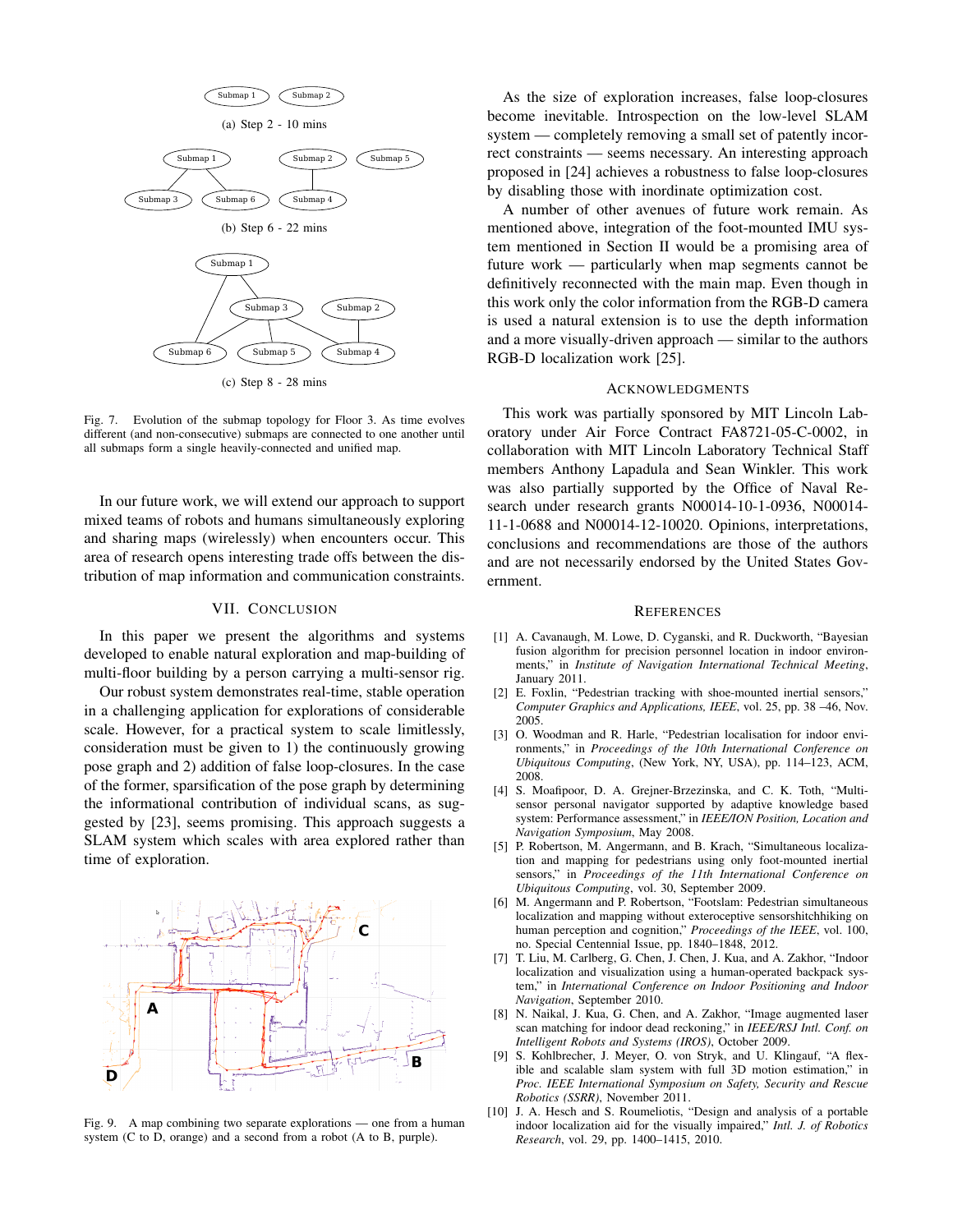- [11] R. Smith, M. Self, and P. Cheeseman, "Estimating uncertain spatial relationships in robotics," in *Autonomous Robot Vehicles*, pp. 167–193, Springer Verlag, 1990.
- [12] H. Durrant-Whyte and T. Bailey, "Simultaneous localisation and mapping (SLAM): Part I," *Robotics & Automation Magazine*, vol. 13, pp. 99 –110, Jun 2006.
- [13] M. Montemerlo, S. Thrun, D. Koller, and B. Wegbreit, "FastSLAM: A factored solution to the simultaneous localization and mapping problem," in *National Conf. on Artificial Intelligence*, (Edmonton, Canada), AAAI, 2002.
- [14] F. Dellaert, "Square Root SAM: Simultaneous location and mapping via square root information smoothing," in *Robotics: Science and Systems (RSS)*, (Cambridge, MA), 2005.
- [15] E. Olson, "Real-time correlative scan matching," in *IEEE Intl. Conf. on Robotics and Automation (ICRA)*, (Kobe, Japan), pp. 4387–4393, Jun 2009.
- [16] A. Bachrach, S. Prentice, R. He, and N. Roy, "Range robust autonomous navigation in GPS-denied environments," *J. of Field Robotics*, vol. 28, pp. 644–666, September 2011.
- [17] R. Kuemmerle, G. Grisetti, H. Strasdat, K. Konolige, and W. Burgard, "g2o: A general framework for graph optimization," in *IEEE Intl. Conf. on Robotics and Automation (ICRA)*, 2011.
- [18] M. Kaess, A. Ranganathan, and F. Dellaert, "iSAM: Incremental smoothing and mapping," *IEEE Trans. Robotics*, vol. 24, pp. 1365– 1378, Dec 2008.
- [19] C. Cadena, D. Gálvez, F. Ramos, J. Tardós, and J. Neira, "Robust place recognition with stereo cameras," in *IEEE/RSJ Intl. Conf. on Intelligent Robots and Systems (IROS)*, (Taipei, Taiwan), October 2010.
- [20] H. Bay, A. Ess, T. Tuytelaars, and L. V. Gool, "SURF: Speeded up robust features," *Computer Vision and Image Understanding*, vol. 110, no. 3, pp. 346–359, 2008.
- [21] D. Nister and H. Stewenius, "Scalable recognition with a vocabulary tree," in *Proc. IEEE Int. Conf. Computer Vision and Pattern Recognition*, vol. 2, pp. 2161–2168, 2006.
- [22] B. Kim, M. Kaess, L. Fletcher, J. Leonard, A. Bachrach, N. Roy, and S. Teller, "Multiple relative pose graphs for robust cooperative mapping," in *IEEE Intl. Conf. on Robotics and Automation (ICRA)*, (Anchorage, Alaska), pp. 3185–3192, May 2010.
- [23] H. Kretzschmar, C. Stachniss, and G. Grisetti, "Efficient informationtheoretic graph pruning for graph-based SLAM with laser range finders," in *IEEE/RSJ Intl. Conf. on Intelligent Robots and Systems (IROS)*, Sep 2011.
- [24] N. Sunderhauf and P. Protzel, "Towards a robust back-end for pose graph SLAM," in *IEEE Intl. Conf. on Robotics and Automation (ICRA)*, 2012.
- [25] M. Fallon, H. Johannsson, and J. Leonard, "Efficient scene simulation for robust monte carlo localization using an RGB-D camera," in *IEEE Intl. Conf. on Robotics and Automation (ICRA)*, (St. Paul, MN), May 2012.